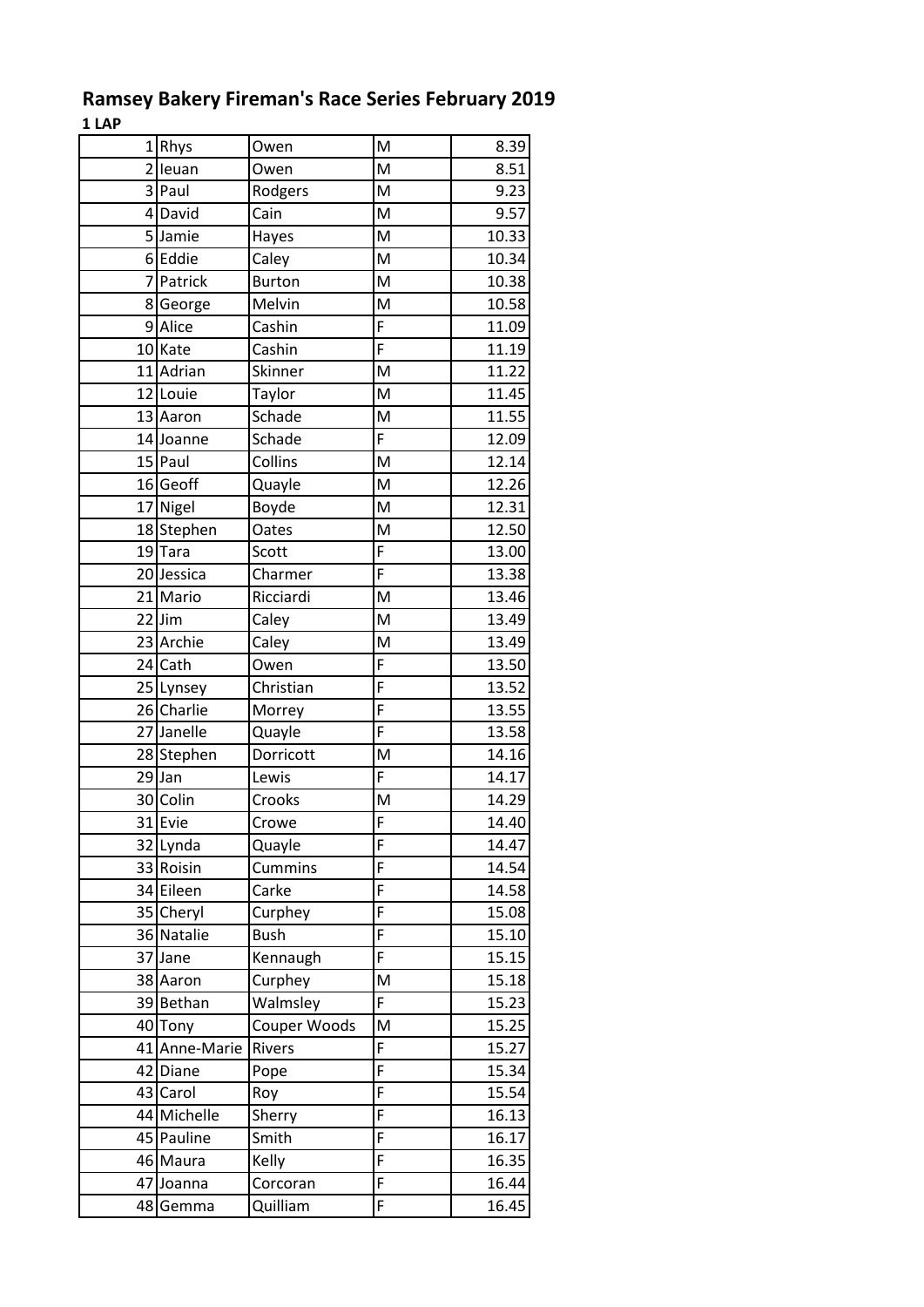|    | 49 Joanne  | McCabe       | F | 16.46 |
|----|------------|--------------|---|-------|
|    | 50 Emma    | Vondy        | F | 16.49 |
|    | 51 Andrew  | Kelly        | M | 16.58 |
|    | 52 Katie   | Kelly        | F | 16.58 |
|    | 53 Karen   | Gadsby       | F | 17.19 |
|    | 54 Annabel | Forgie       | F | 17.32 |
|    | 55 Julie   | <b>Myers</b> | F | 17.39 |
|    | 56 Alison  | Hooper       | F | 18.02 |
|    | 57 Sarah   | Pitts        | F | 18.02 |
|    | 58 Alan    | Pilling      | M | 18.32 |
|    | 59 Laura   | Mylchreest   | F | 19.14 |
|    | 60 Sylvia  | Kennaugh     | F | 20.30 |
|    | 61 Sarah   | Hendy        | F | 21.39 |
|    | 62 Judith  | Clague       | F | 21.41 |
|    | 63 Lucy    | Hendy        | F | 23.19 |
|    | 64 Nigel   | Hendy        | M | 23.21 |
|    | 65 Corrina | Daly         | F | 24.36 |
|    | 66 Jackie  | Daly         | F | 24.37 |
| 67 | Carolanne  | Hanley       | F | 24.44 |

## **3 LAP**

| 1 <sup>1</sup> | Ollie      | Lockley       | M | 24.26 |
|----------------|------------|---------------|---|-------|
| $\overline{2}$ | Will       | Draper        | M | 27.02 |
| $\overline{3}$ | Ben        | Corkill       | M | 27.41 |
| 41             | Andrew     | Nash          | M | 27.55 |
| 5 <sub>l</sub> | Rachel     | Franklin      | F | 27.58 |
|                | 6 Paul     | Sykes         | M | 27.59 |
| $\overline{7}$ | Daniel     | Pownall       | M | 29.56 |
| 8              | Luke       | Phair         | M | 30.01 |
| 9              | Neil       | <b>Brogan</b> | M | 30.28 |
| 10             | Ryan       | Teare         | M | 30.43 |
| 11             | Juan       | Kinley        | M | 30.50 |
|                | 12 Andrew  | Falconer      | M | 30.53 |
|                | 13 Adam    | Huxham        | M | 31.25 |
|                | 14 Matt    | Callister     | M | 31.30 |
|                | 15 Ellisa  | Morris        | F | 32.14 |
|                | 16 Daniel  | Phair         | M | 32.20 |
| 17             | Martin     | Edwards       | M | 32.24 |
|                | 18 Phoebe  | Coates        | F | 32.31 |
|                | 19 Cameron | Comley        | M | 32.32 |
|                | 20 Gordon  | Crowe         | M | 32.42 |
| 21             | Steve      | Jones         | M | 33.19 |
|                | 22 Paul    | Perkins       | M | 33.24 |
|                | 23 David   | Walker        | M | 33.39 |
|                | 24 Richard | Curphey       | M | 33.47 |
|                | 25 Matthew | Mylchreest    | M | 34.01 |
|                | 26 Tuffty  | Nash          | M | 34.05 |
| 27             | Will       | Ward          | M | 34.08 |
|                | 28 Nikki   | Boyde         | F | 34.16 |
|                | 29 Paul    | Cubbon        | M | 34.25 |
|                |            |               |   |       |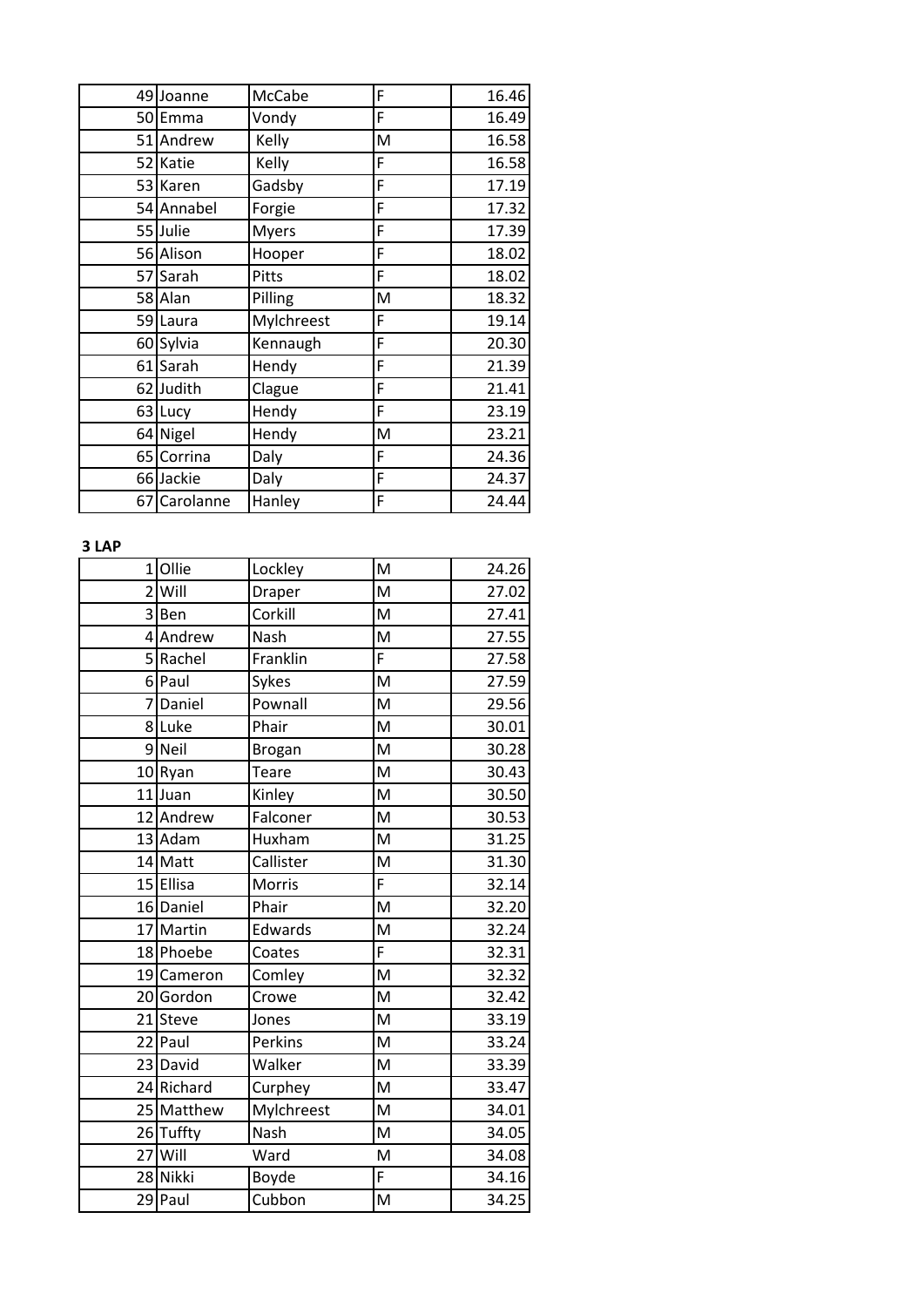|       | 30 Oliver    | O'Meara           | M | 34.47 |
|-------|--------------|-------------------|---|-------|
|       | 31 Helen     | Taylor            | F | 35.02 |
|       | 32 Paul      | Craine            | M | 35.03 |
|       | 33 Karen     | Smith             | F | 35.04 |
|       | 34 John      | Sansom            | M | 35.13 |
|       | 35 Peter     | Callin            | M | 35.18 |
|       | 36 Stephen   | <b>Brown</b>      | M | 36.10 |
|       | 37 Paul      | Craine            | M | 36.20 |
|       | 38 Leigh     | Kennaugh          | M | 36.22 |
|       | 39 Bernie    | Johnson           | F | 37.01 |
|       | 40 David     | Craine            | M | 37.01 |
| 41    | <b>Bryan</b> | <b>McGuinness</b> | M | 37.02 |
| 42    | <b>Steve</b> | <b>Davies</b>     | M | 37.03 |
| 43    | David        | Hodgson           | M | 37.05 |
|       | 44 Joel      | Smith             | M | 37.07 |
|       | 45 Nicola    | <b>Bowker</b>     | F | 37.09 |
|       | 46 Jason     | Parry             | M | 37.12 |
|       | 47 John      | Dunwell           | M | 37.35 |
|       | 48 Adam      | Cowin             | M | 37.50 |
|       | 49 Daniel    | Rice              | M | 37.57 |
|       | 50 Ste       | Downward          | M | 37.59 |
|       | 51 Gary      | Sherry            | M | 38.09 |
|       | 52 Jane      | Hubbard           | F | 38.56 |
|       | 53 Les       | <b>Brown</b>      | M | 39.09 |
|       | 54 Mike      | Connors           | M | 39.18 |
|       | 55 Niamh     | Goddard           | F | 39.23 |
|       | 56 Tabby     | Wright            | F | 39.25 |
| 57    | Amy          | Lace              | F | 39.33 |
|       | 58 Shane     | Larkin            | M | 39.46 |
|       | 59 Lawrence  | Dyer              | M | 39.52 |
|       | 60 John      | Watterson         | M | 40.29 |
|       | 61 Graham    | <b>Burden</b>     | M | 40.38 |
| 62    | Christine    | O'Hanlon          | F | 40.47 |
|       | 63 Melanie   | Christian         | F | 40.48 |
| 64    | Karen        | Powell            | F | 41.01 |
| 65    | Kathy        | Lane              | F | 41.04 |
|       | 66 Phill     | <b>Swales</b>     | M | 41.49 |
| 67    | Sarah        | Corkill           | F | 42.02 |
|       | 68 Mark      | Davenport         | M | 42.20 |
| 69    | lan          | Callister         | M | 43.29 |
| 70 Jo |              | Sykes             | F | 44.07 |
| 71    | Steve        | Stanley           | M | 44.08 |
| 72    | Chris        | Wade              | M | 45.10 |
| 73    | Helen        | Kee               | F | 45.42 |
|       | 74 Lydia     | Quayle            | F | 45.44 |
|       | 75 Simon     | Holtham           | M | 46.09 |
| 76    | Simon        | Scott             | M | 46.12 |
| 77    | Robert       | Lewis             | M | 46.12 |
| 78    | Sam          | Curphey           | F | 46.28 |
| 79    | Denise       | Gimbert           | F | 46.50 |
|       |              |                   |   |       |